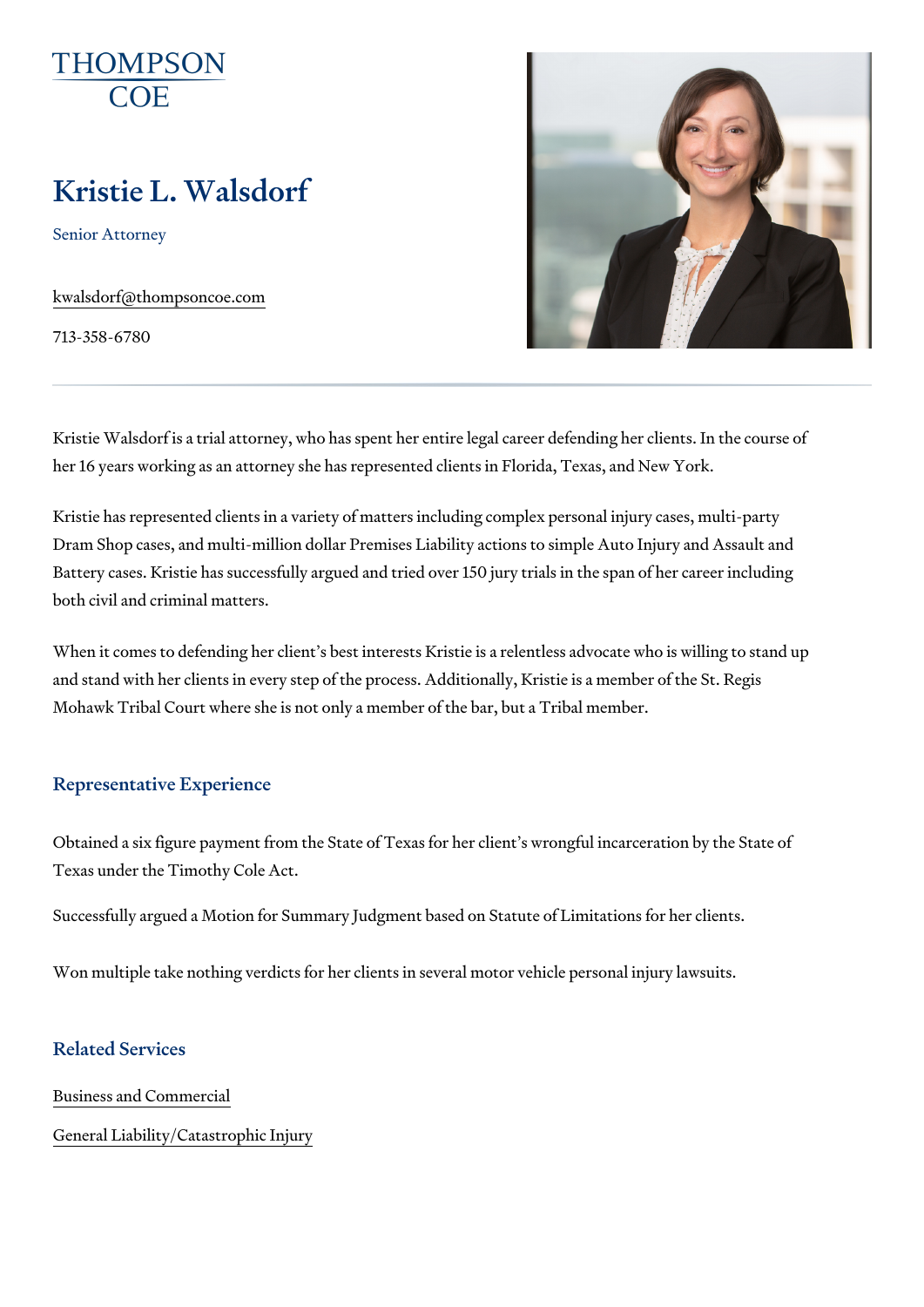#### [Insura](https://www.thompsoncoe.com/people/kristie-l-walsdorf/)nce

#### [Products Liability &](https://www.thompsoncoe.com/people/kristie-l-walsdorf/) Mass Torts

## Publications & Speaking Engagements

Compensation for the Wrongfully Convicted under the Timothy Cole Act Galveston County Criminal Defense Lawyers Association Luncheon 2016

## Education, Admissions & Activities

## EDUCATION

#### University of New Mexico School of Law

J.D., 2003 Co-Founder Native American Tribal Law Journal Nation Mock Trial Champion University of Alabama v. Garrett U.S. Sup. Ct. 531 U.S. 356 (2001) Student Con the American Assoc of Mental Retardation

## Indiana University

B.A., 1992 Enviornmental Science and Political Science Dean's List

#### BAR ADMISSIONS

Texas 2011

## Florida 2004

#### COURT ADMISSIONS

St. Regis Mohawk Tribal Court 2017

Texas State and District Court 2010

Florida State and District Courts 2004

United States District Court of Texas